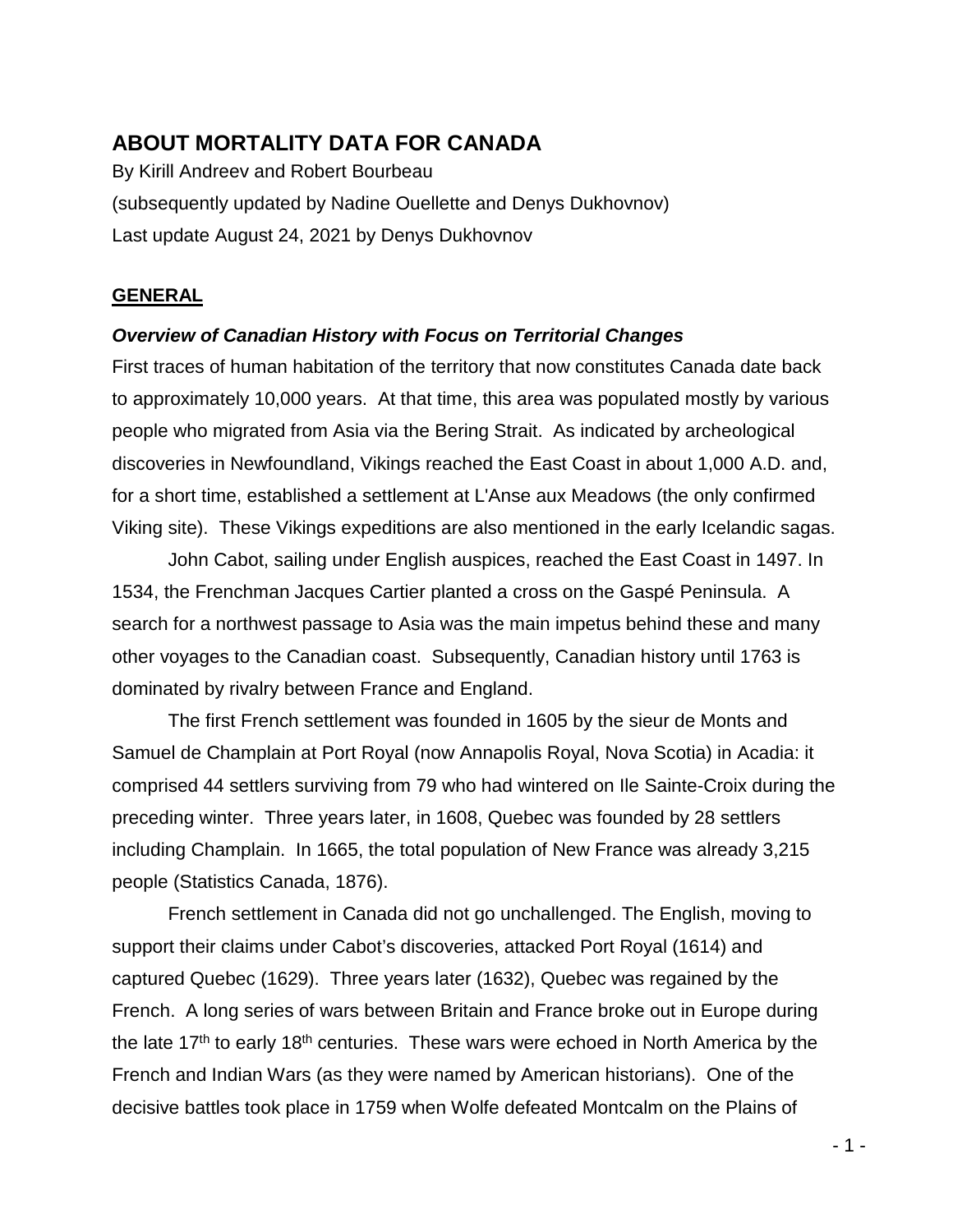Abraham and Quebec was ceded to British control. A year later, Montreal was also taken over by the British. Through the Treaty of Paris in 1763, all French North American possessions east of the Mississippi were ceded to Britain, while Louisiana was ceded to Spain.

The Royal Proclamation of 1763 imposing British institutions was met quite negatively by the French residents of Quebec. Many of its provisions, however, were reversed by the Quebec Act of 1774. This act granted important concessions to French residents, extending Quebec's territory southwards to the Ohio River and westwards to the Mississippi River. Simultaneously, this act infuriated the residents of the Thirteen Colonies (the future United States): the first act of the American Continental Congress in 1775 was the invasion of Canada even before the declaration of independence.

During the American Revolution, the Canadians remained passively loyal to the British Crown; all American attempts to take over Canada failed dismally. Over this time, Canada experienced a large influx of United Empire Loyalists from the revolting colonies; these loyalists settled in large numbers in Nova Scotia and Quebec. In 1784, part of Nova Scotia became a separate province called New Brunswick.

Residents of Quebec (predominantly Catholic French Canadians) strongly opposed the arrival of new, mostly British and Protestant, immigrants. A new Constitutional Act (1791), passed by the British Crown to address this problem, split Quebec into Upper Canada (now Ontario) and Lower Canada (now Quebec), each with their own legislature and institutions. Yet, tensions in both provinces continued. In 1839, Lord Durham, who as governor-general was delegated to investigate the situation, recommended the union of Upper and Lower Canada under responsible government. This came into force in 1841 by the Act of Union, and the two parts of this province became known as Canada West and Canada East.

The territory of what is now British Columbia was also explored during this period. In 1778, Captain James Cook reached the Pacific Northwest and, after exploration, claimed this territory for the British Crown. British settlement of this area began in 1790, after controversy between Spain, which also claimed this area, and Britain was resolved at the Nootka Convention (1790). During the period 1792–94, George Vancouver, who was sent to take possession of this land, explored and mapped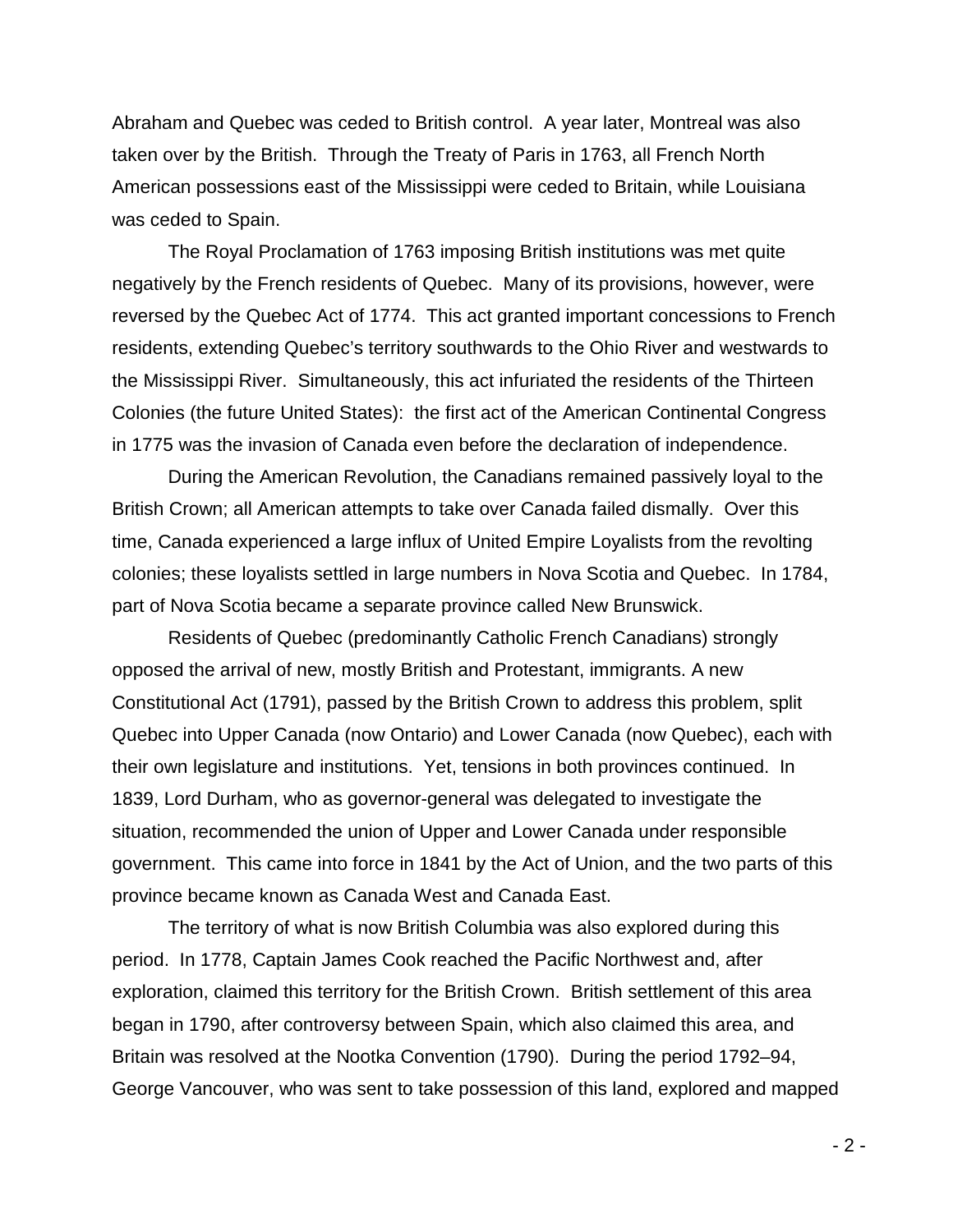the West coast from Oregon to Alaska. Also, in 1793, Alexander Mackenzie made an overland voyage to the Pacific in a search of a Northwest Passage.

In the 1860s, the economic and political situation—in particular, plans for railroad construction, the need for common defense, and frictions between West and East Canada—necessitated further unification of the country. Federation was established in 1867 by the British North America Act, later renamed the Constitution Act. Originally it included only four provinces: Ontario (Canada West), Quebec (Canada East), Nova Scotia, and New Brunswick. Manitoba (former the Red River Settlement) was included in 1870. British Columbia, Prince Edward Island, and two remaining Prairie provinces, Alberta and Saskatchewan, joined the federation in 1871, 1873 and 1905, respectively. The last province, Newfoundland and Labrador, was admitted significantly later, in 1949. In addition to these provinces, Canada also includes the Yukon Territory, Northwest Territories and Nunavut. Nunavut was officially separated from Northwest Territories by the Nunavut Act of April 1<sup>st</sup>, 1999.

Information in this section is mostly compiled from online encyclopedic sources [Encyclopedia.com](http://www.encyclopedia.com/) and [Wikipedia.org](http://wikipedia.org/) accessed at the time of writing this document. More information about Canadian history can be found at the web site of the [Museum of](http://www.civilization.ca/)  [Civilization.](http://www.civilization.ca/)

#### *Overview of Canadian Population and Vital Statistics*

Canadian population and vital statistics data are abundant, originating in the seventeenth century with the early population enumerations and parish registers of New France. This section provides a brief chronological list of events that are relevant to the development of Canadian population statistics. Information presented in this section is compiled mostly from Statistics Canada (1876), Fair (1994), Wargon (2002) and the website of the [Vital Statistics Consul for Canada.](http://www.vscouncil.ca/)

- 1605—The first French settlement (44 settlers) was founded at Port Royal in Acadia. The first records of population statistics were kept by explorers and missionaries.
- 1622—Registration of vital events (e.g. baptisms, marriages and burials) was made compulsory by the Catholic Church.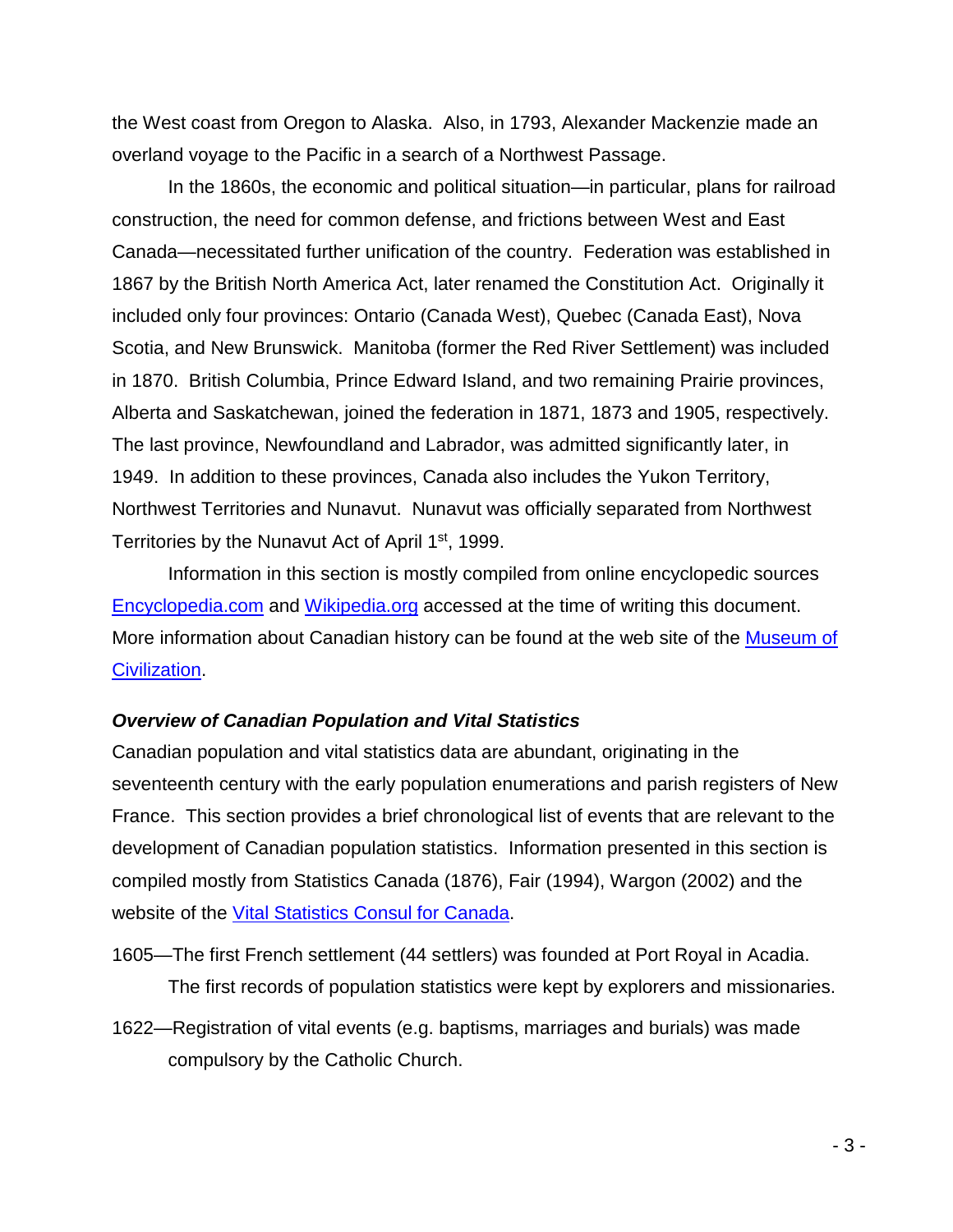- 1666—The first Canadian census was taken in the winter of 1665–66 by Jean Talon. It was conducted on a *de jure* basis, covering French settlements in New France; the total enumerated population was 3,215 people. Although the enumerated population was rather small, this undertaking is considered the first census in North America. Results from this census actually influenced demographic politics in New France at that time. An abnormally high sex ratio among the population (2,034 men for 1,181 women) spurred Talon to arrange for young females to immigrate to New France (transportation and settlement expenses, and in some cases a dowry, were assumed by the royal treasury). From 1665 to 1673, 900 "filles du roi" arrived in Quebec, and some of them traveled further to Trois-Rivières and Montréal. Talon also rewarded early marriages and large families, and imposed penalties on bachelors.
- 1666–1763—Over this period another 36 full and nine partial censuses were conducted in New France. As a result of the Treaty of Paris (1763), New France was ceded to the British Crown, thus ending French census-taking. Starting in 1763, population statistics were not collected as often as before.
- 1847—The Census and Statistics Act of 1847 made certain provisions for the registration of births and deaths and the collection of decennial censuses. A board for registering vital events was also created.
- 1851—The first census of the "modern era".
- 1861—The second census.
- 1867—The federation was established by the British North America Act (later renamed the Constitution Act). Originally Ontario, Quebec, Nova Scotia, and New Brunswick were included; the other provinces joined later: Manitoba (1870), British Columbia (1871), Prince Edward Island (1873), Alberta and Saskatchewan (1905), Newfoundland and Labrador (1949). Decennial census taking became the responsibility of the federal government.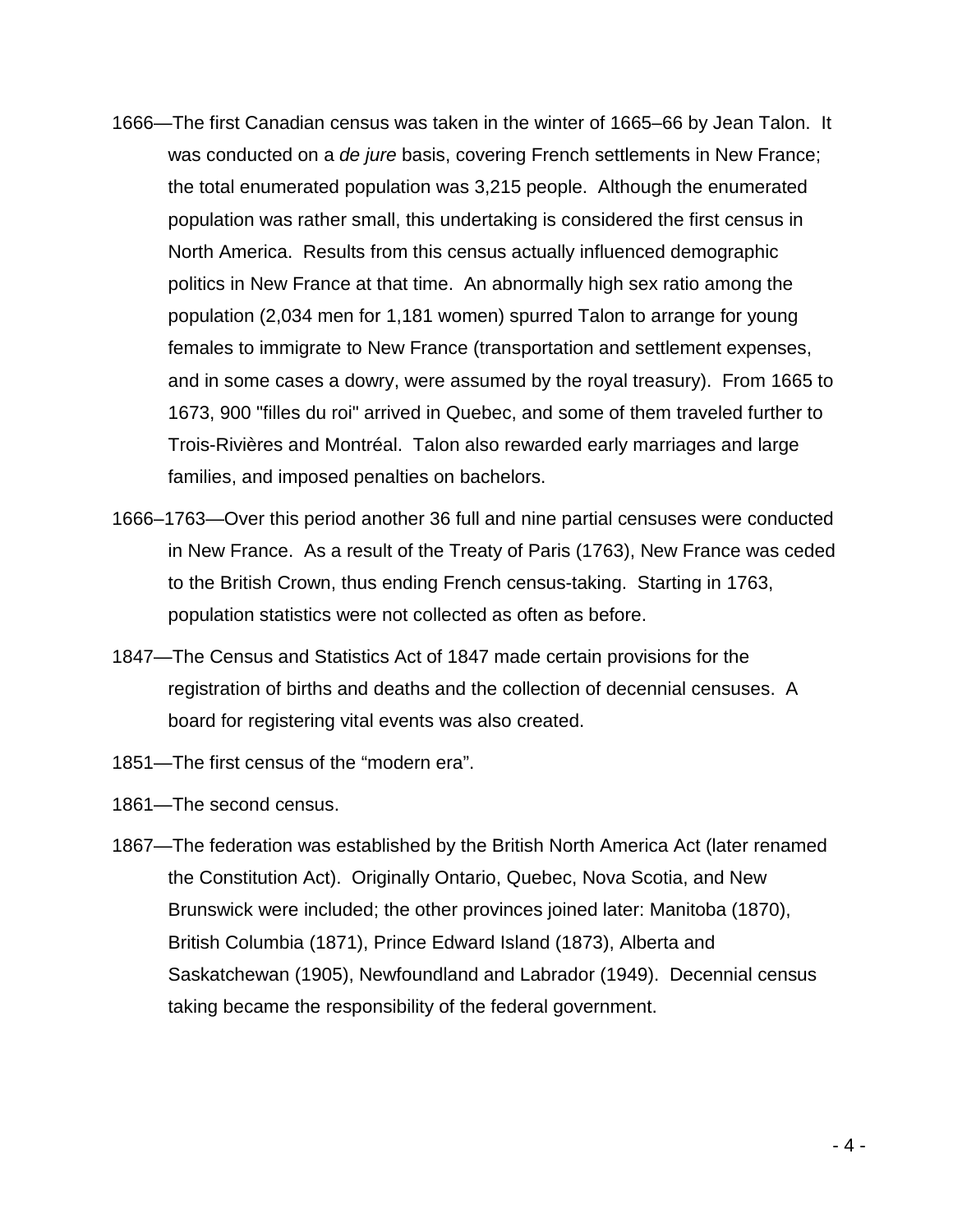- 1871—The first census following Confederation. It was much more comprehensive and reliable than the 1851 and 1861 censuses, marking an important milestone in the history of Canadian population statistics.
- 1879—An amendment to the Census Act of May 12<sup>th</sup> 1870 decreed that censuses would be conducted every ten years starting in 1881.
- 1905—A permanent federal Census and Statistics office was established under the Minister of Agriculture. The office was responsible for the 1906 quinquennial and 1911 decennial censuses.
- 1918—The Dominion Bureau of Statistics (Statistics Canada since 1971) was established. The first two dominion-provincial conferences (1918 and 1919) laid the foundation for the national registration of vital events.
- 1920—Vital registration became operational in eight provinces. One of the admission requirements was demonstrated ability to register at least 90% of all vital events. Quebec was admitted to the registration area in 1926 and Newfoundland in 1949. The first annual vital statistics report was published in 1921.
- 1931—Census. The population enumerated in this census and deaths in the years 1930–32 served as the basis for the first national life tables for Canada, prepared by Nathan Keyfitz.
- 1944–1945—A federal family allowance program (1945) created a need for improved registration and verification of birth information. A dominion-provincial conference (1944) called for modernization of the national system of vital statistics and the Vital Statistical Council for Canada and a National Vital Statistical Index were established.
- 1956—The quinquennial census was established on a national basis to be taken every year ending with "6". Earlier quinquennial censuses were taken predominantly for keeping track of population expansion in the West. In 1906, for example, the quinquennial census was conducted in Manitoba, Alberta and Saskatchewan.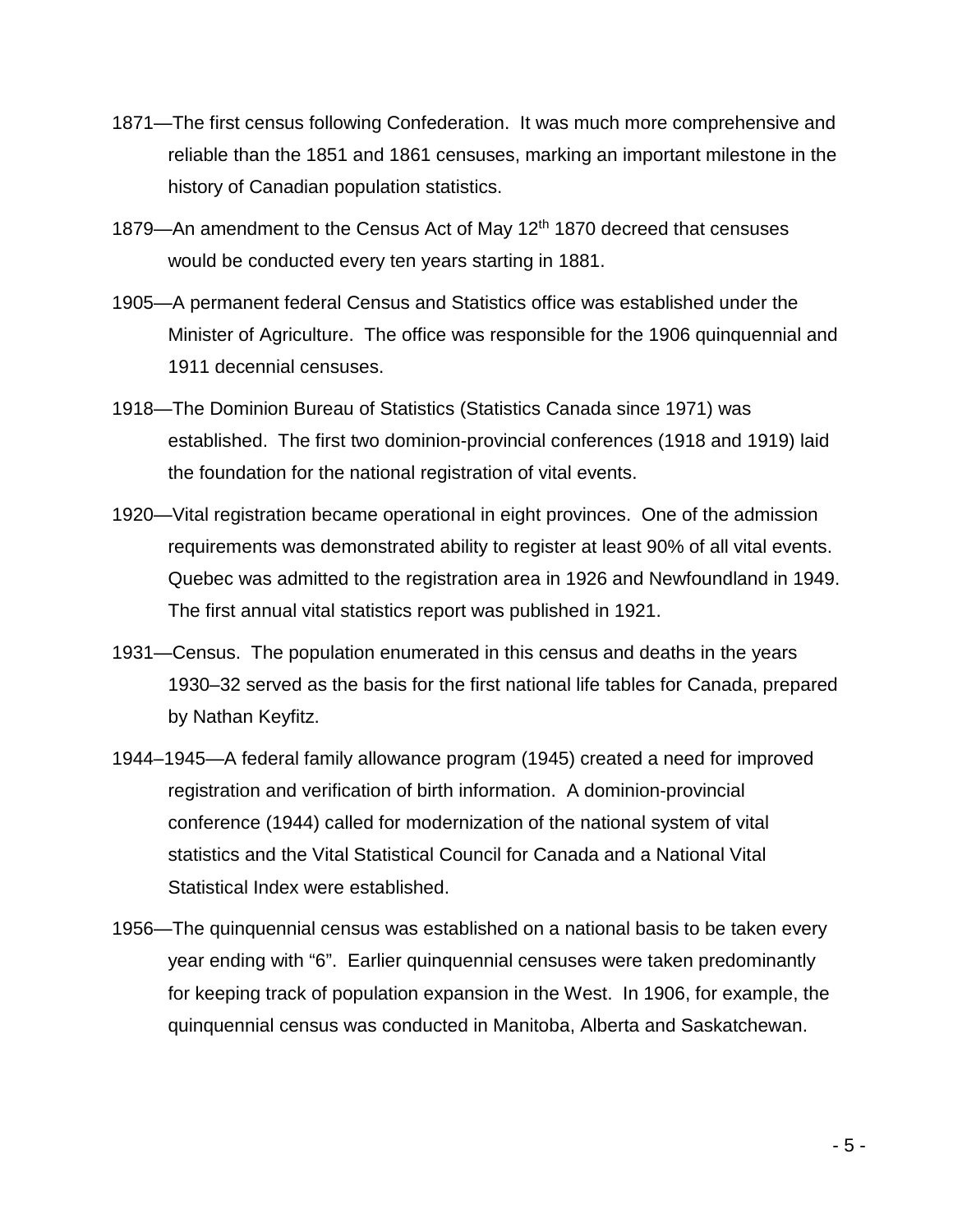Decennial and quinquennial censuses are currently the primary basis for Canadian population statistics. In addition, Statistics Canada produces intercensal and postcensal population estimates, which are frequently revised and adjusted. Death statistics are compiled by Statistics Canada from death certificates received from provinces, creating the Death Database. These data are edited both at Statistics Canada and in the provincial offices. Data from the Death Database combined with population estimates are used for various tabulations and for computing death rates and life tables in the Human Mortality Database (HMD).

The primary publications where relevant demographic data can be found include: *Annual Demographic Statistics; Births and Deaths; Deaths 2000 (e.g.) Shelf Tables; Health Reports*. A complete catalog of publications is available on the website of [Statistics](http://www.statcan.ca/) Canada. A large volume of socio-economic and demographic data produced by Statistics Canada is organized in the Canadian Socio-Economic Information Management System (CANSIM) database, which is also accessible via subscribed Canadian universities. Among others, the database includes time series of population, deaths and health status indicators (e.g. life expectancy). Some indicators are provided for a fee and some are free of charge.

#### *Sources of Data*

Population data for 1921–1970 were obtained directly from Statistics Canada; these data comprise the final intercensal estimates (denoted ID by Statistics Canada), except for 1961 and 1966, which are census enumerations. Population data for 1971-1995 and for 1996-2012 were also obtained directly from Statistics Canada as they have been recently revised. For years 1971-1995, the revisions are not very extensive and by and large the revised estimates are consistent with the data published in the *Annual Demographic Statistics* publications (Statistics Canada, 2004–2005). For years 1996- 2012, the most notable revisions in population estimates are due to the implementation of a new method by Statistics Canada to produce old-age adjustments of census enumerations (see REVISION HISTORY below). Earlier versions of this database, for example, incorporated a) revised intercensal estimates adjusted for net undercount (IR, as denoted by Statistics Canada) for 1971–2000; b) final intercensal estimates (ID) for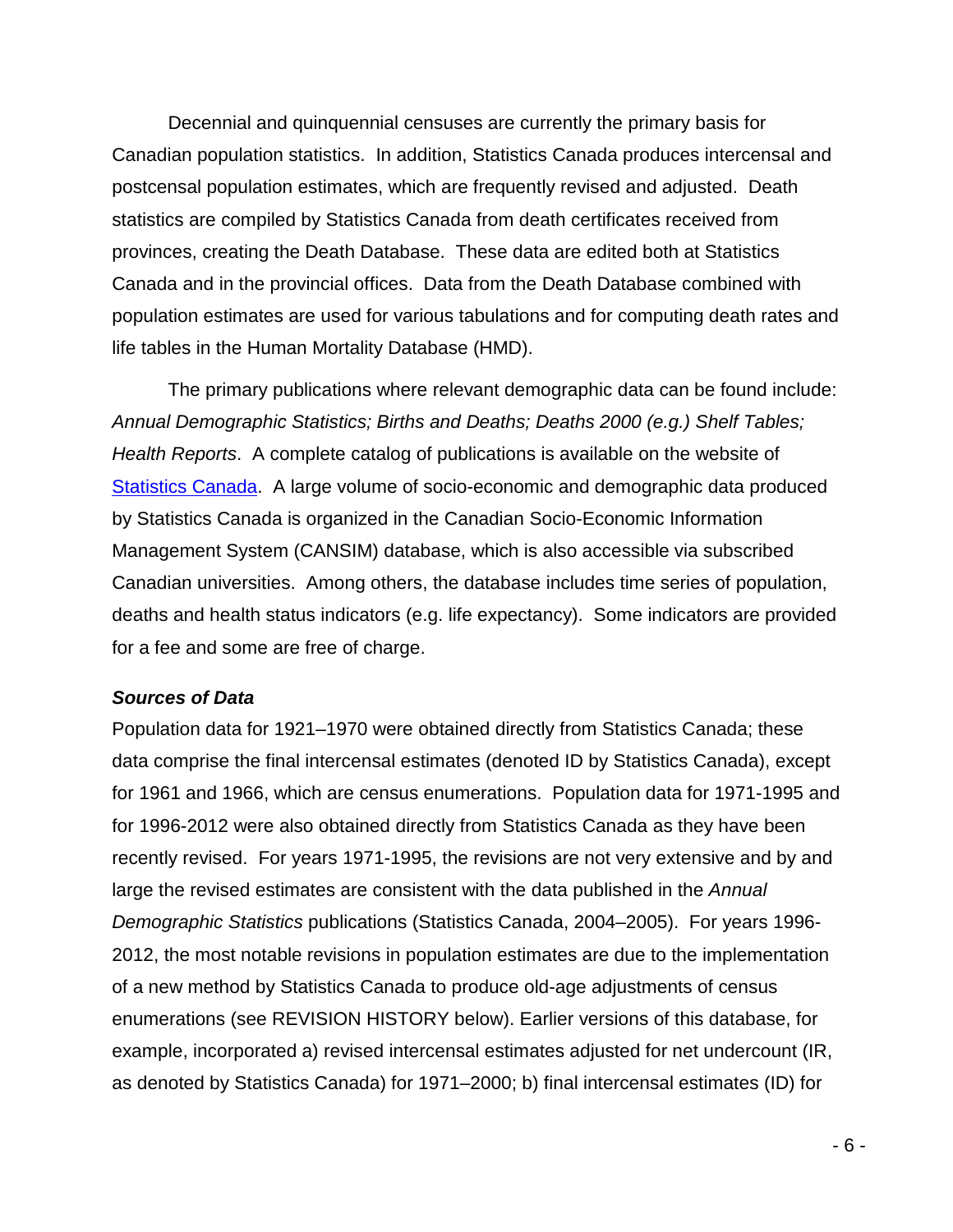2001–2015, and c) either final postcensal estimates (PD) or updated postcensal estimates (PR) for 2016-2019.

Data on births and deaths were obtained directly from Statistics Canada. The data are custom tabulations based on individual death certificate records from the Death Database at Statistics Canada. Before these data could be incorporated into the Human Mortality Database (HMD), several adjustments were required; details are provided below. Note that the birth and death counts for the latest 3 years available (2017-2019 as of this writing) are preliminary. They are typically replaced by final counts when the next HMD update is carried out (so, for instance for the current updates, which extends the Canadian HMD series up to 2019, final 2001-2015 data were substituted to the previously available preliminary data).

### **TERRITORIAL COVERAGE**

Newfoundland and Labrador became a province of Canada in 1949 and statistics for this area is available starting with this year. Therefore, territorial adjustment factors are used to account for this change (for details see the Methods Protocol).

Births and deaths for Yukon Territory, Northwest Territories (NWT) and Nunavut are available for years since 1950 only. In contrast, these territories *are* included in national population estimates for years since 1921. Unfortunately, population estimates by age and sex are not available separately for the Yukon and Northwest Territories, therefore it is not possible to adjust the national population estimates easily (i.e. to subtract out the territories) to be consistent with death counts. However, the numbers are very small: in 1921, Yukon and NWT accounted for only 0.14% of the total population of Canada (12,200 persons out of 8,787,400). The figures for 1949 are of a similar order of magnitude, i.e. 0.18% (24,000 out of 13,447,000). Therefore, the mismatch between the numerator and denominator for computing death rates (i.e. excluding data for Yukon and NWT from deaths but including them in population exposure estimates) would not introduce any significant bias. Mortality data for Yukon were not available for years 2017-2019. However, given the small share of deaths for this territory out of the total count (218 deaths in 2016, out of 267,213, representing less than 0.1 percent), the impact on the mortality rates at the national level is negligible.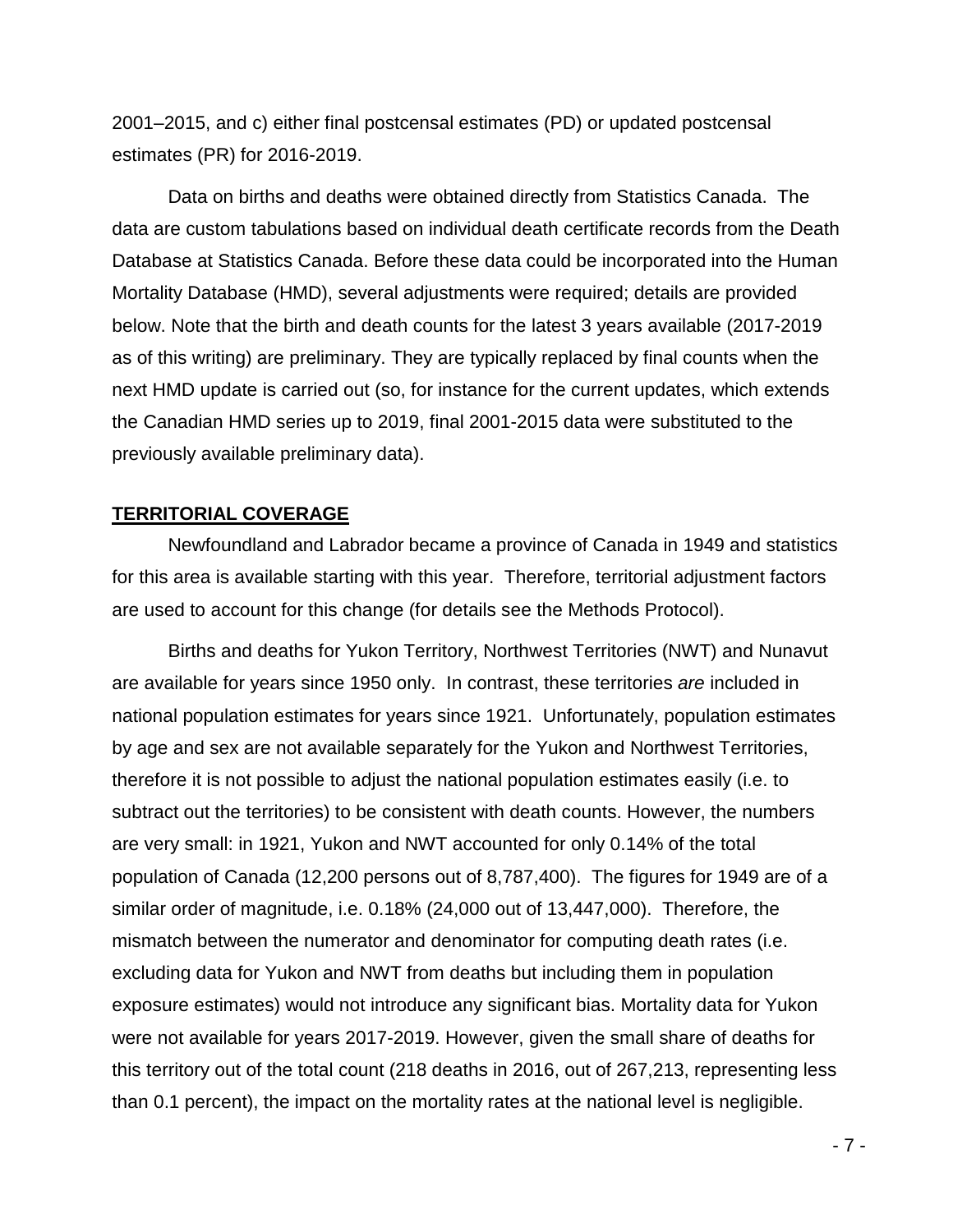### **DEATH COUNT DATA**

#### *Coverage and Completeness*

Although the vital statistics registration system records all events that occur in Canada, the events pertaining to non-residents who are temporarily in Canada are excluded from tabulations and all publications by Statistics Canada. Deaths of Canadian residents that occur in the United States (which are reported under a reciprocal agreement) *are* included in the tabulations, but deaths of Canadian residents that occur in countries other than United States are *not* included (Statistics Canada, 1999). Thus, vital statistics cover the *de jure* population, with the exception of deaths (to permanent residents) that occur outside of Canada or the United States. All vital events in official statistical publications were classified by place of occurrence prior to 1944, and since 1944 have been classified by place of reported residence. More information can be found in the description of the Death Database provided by Statistics Canada (Statistics Canada, 2005b). Because all provinces in Canada are required by law to register vital events, the registration of deaths is considered virtually complete. Nonetheless, some undercount might occur because updating of the Death Database at Statistics Canada is a continuous process. Some death certificates are received after the cut-off date for tabulations (e.g. because of pending police investigation), so they are excluded from annual tabulations. This problem is inherent to the production of death statistics in all countries. In some countries (e.g. Finland), such delayed returns of death certificates or late registrations are published with the death statistics for a later calendar year, making it possible to adjust the earlier published death series. Other countries (e.g. England and Wales) produce two death series, one by year of registration and the other by year of occurrence. Strategies for minimizing the effect of such data processing errors for the Canadian data are currently being investigated.

When the national vital statistics registration system started in 1921, one of the admission requirements was the demonstrated ability to register at least 90% of all vital events. Data for Quebec are available for years since 1921, but this province was not admitted to the registration area until five years later, in 1926; consequently, the official vital statistical publications exclude data for Quebec before this year. The HMD *does* incorporate data for Quebec prior to 1926, but users should be aware that the data for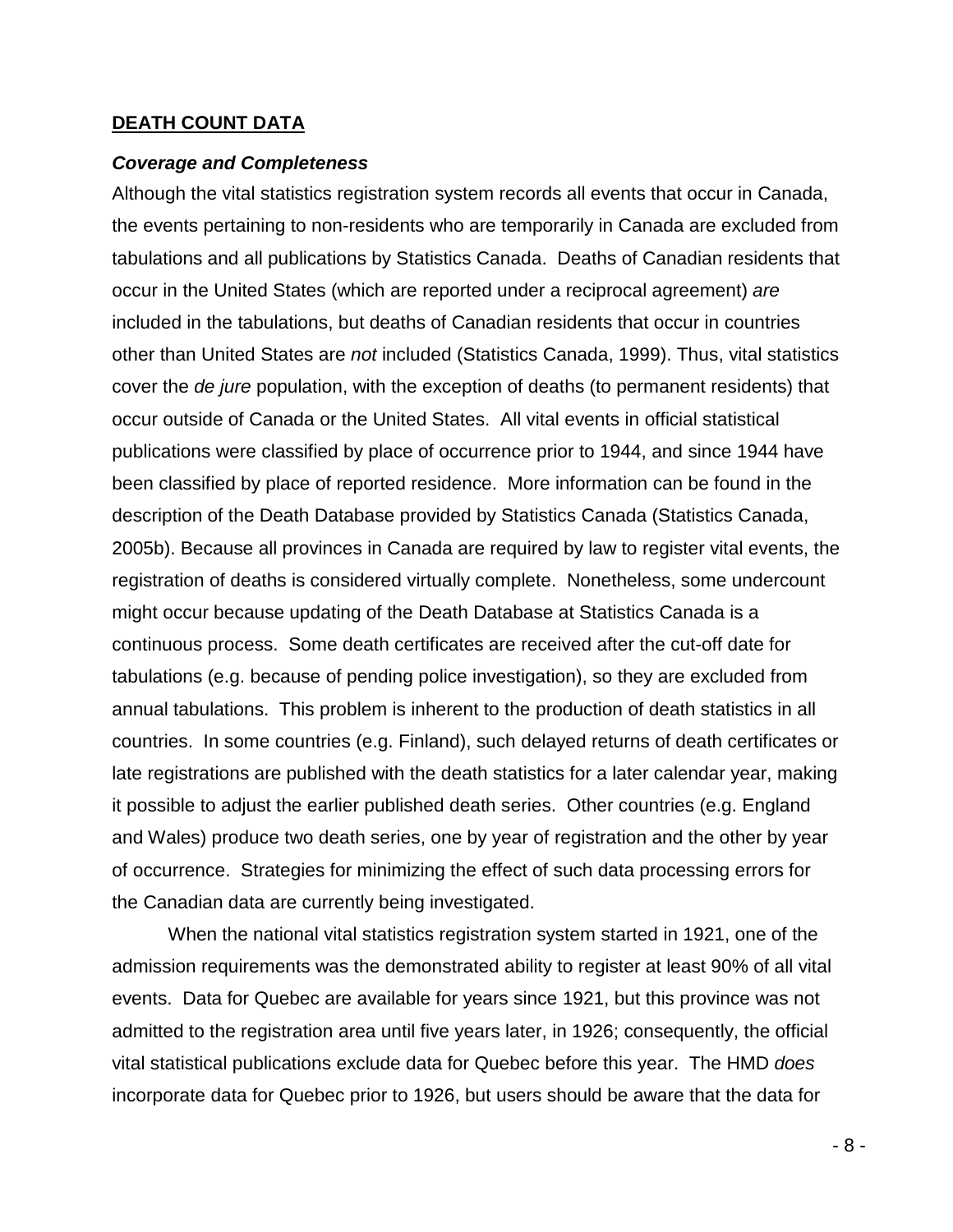period 1921–1926 might be of inferior quality compared to later years because of concerns regarding the completeness of death registration in Quebec.

Furthermore, death rates at very old ages are exceptionally low compared to other countries (e.g., Sweden), which could reflect some issues of reliability regarding age report above 100 years as suggested by Bourbeau and Lebel (2000) though the same scholars have demonstrated that Canadian data are very good at least up to this age. It has nonetheless been decided to combine all deaths at 110 years and over into a single open age interval.

## *Specific Details*

The death counts for 1921–2019 received directly from Statistics Canada were tabulated by year of death, sex, age and year of birth. To incorporate these data into the HMD, the following adjustments were carried out for missing information:

- Sex unknown: The about 0.06% of deaths where sex was unknown were distributed proportionately based on the distribution of the deaths for which sex was known (within the given age and year of birth range).
- Age unknown but year of birth known: This situation applied to a very small number of deaths which were allocated in proportion to the distribution of the deaths for which age was known (within the given year of birth and sex).
- Age known but year of birth unknown: Again, this situation involved a very small number of deaths, which were allocated in proportion to the distribution by year of birth among the remaining deaths (within the given age and sex).
- Errors in the year of birth: a discrepancy between the year of birth and the age at death was the most common error found in the earliest data. Specific procedures were used to deal with this type of errors (see Bourbeau et al., 2014).
- Both age and year of birth unknown: This problem was the second most common (although it did not involve a lot of cases) and was most pronounced in Ontario 1950–1959 and in Quebec 1975–1978. These cases were distributed proportionately based on the distribution of the deaths for which age and year of birth were both known (for the given sex and province).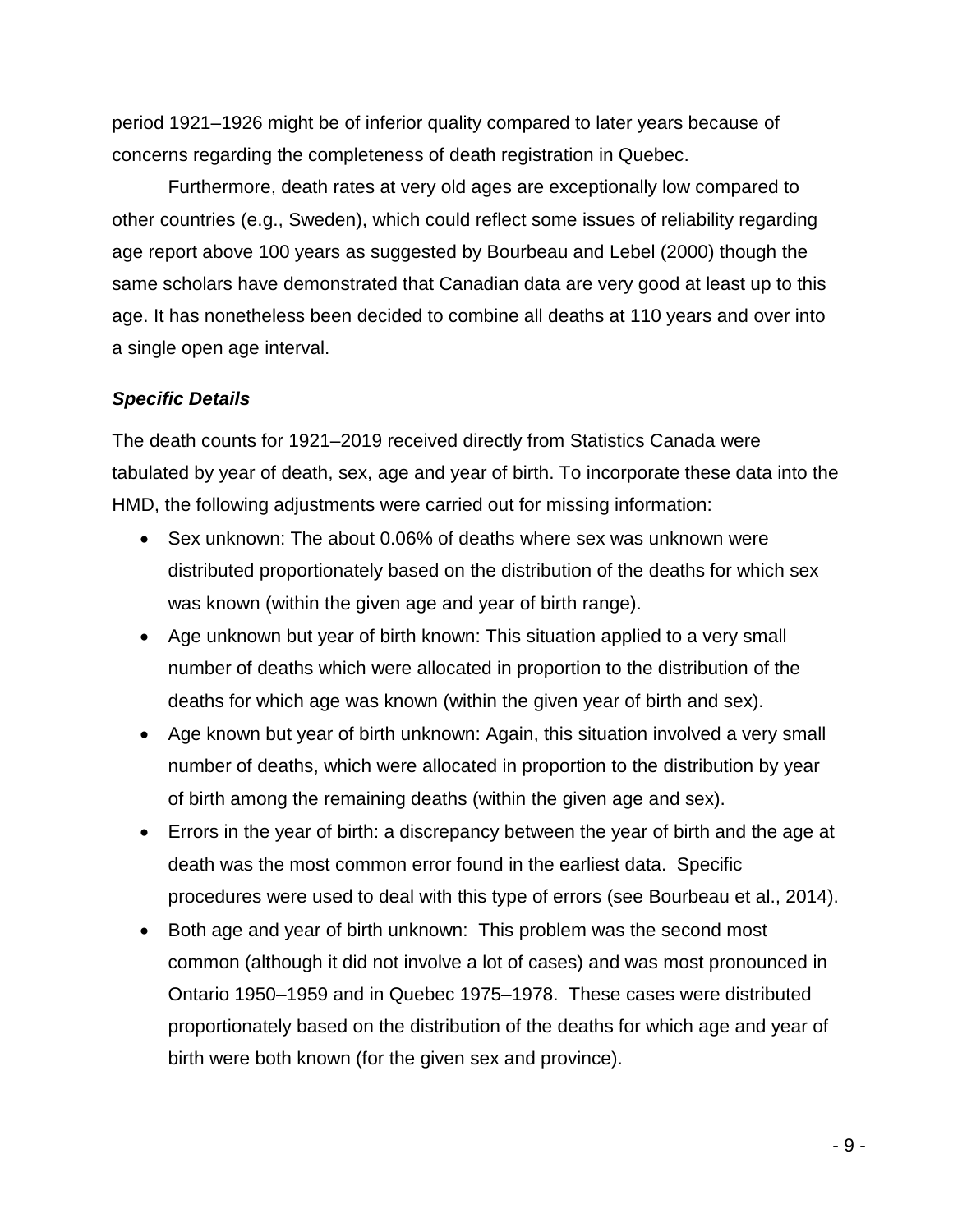Overall, 0.8% of all deaths in Canada presented some sort of problem for which an adjustment was required. The full details of these adjustments can be found in the report by Bourbeau et al. (2020).

Following these adjustments, the death distribution by cohort for any given calendar year and age in each province was checked. Data problems were identified by evaluating Lexis maps of the observed distributions over age and time. In cases where these problems were exceptionally severe (e.g. for Newfoundland, all years before 1982; for Ontario in 1952 and 1999, etc.), the deaths for that age and calendar year (i.e. deaths reported by age but not by birth cohort) were aggregated.

Finally, provincial data were aggregated to produce death counts for Canada as a whole.

Users should be aware that any public version of the raw death input or HMD output with cell counts under 5 has been suppressed for confidentiality reasons, per an agreement between the HMD and Statistics Canada. However, the life tables have been calculated using the original and complete data. Thus, the corresponding age-specific mortality rates remain unsuppressed.

#### **POPULATION COUNT DATA**

#### *Coverage and Completeness*

Population estimates obtained from census enumerations are subject to undercount errors, which vary from census to census (typically 1–3% for recent censuses). Starting in 1971, Statistics Canada has been correcting the July  $1<sup>st</sup>$  population estimates to adjust for the net undercount in the census. No such adjustments were applied to population estimates for the earlier years.

In addition, since 1971, both population estimates and census counts include non-permanent residents. Given that death counts exclude non-residents, this introduces a bias in the death rate estimates.

Given the exclusion of Yukon from the vital statistics in many years, the population estimate counts for Yukon were also excluded from the HMD input (approximately less than 40,000 residents).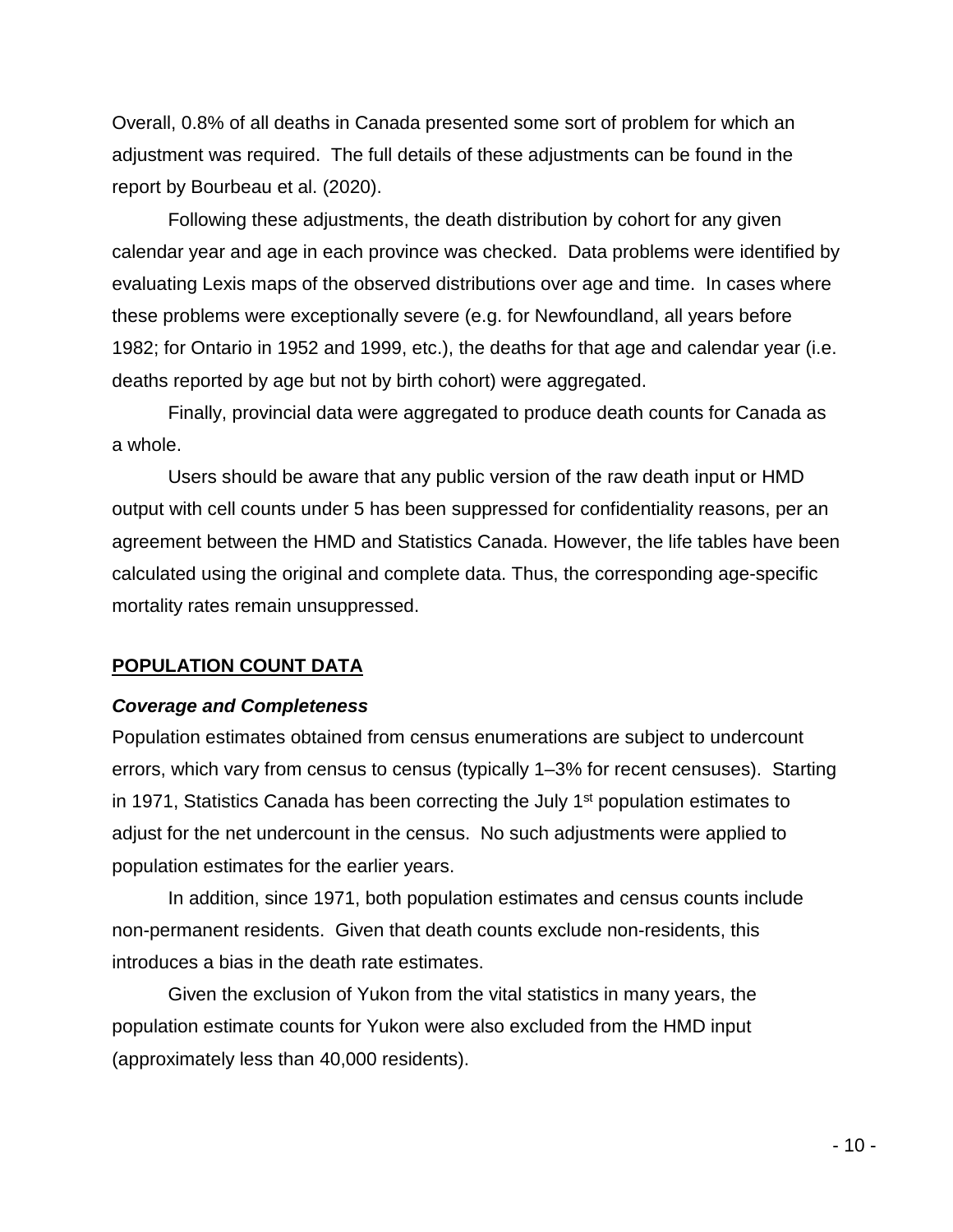### **BIRTH COUNT DATA**

### *Coverage and Completeness*

Although the vital registration system records all events that occurred in Canada, the events pertaining to non-residents who are temporarily in Canada are excluded from tabulations and all publications by Statistics Canada. Births to Canadian residents that occur in the United States (which are reported under a reciprocal agreement) *are* included in the tabulations, but births to Canadian residents that occur in countries other than the United States are *not* included (Statistics Canada, 1999). Thus, vital statistics cover the *de jure* population, with the exception of births (to permanent residents) that occur outside of Canada or the United States.

As with deaths, the registration of births is considered virtually complete because it is required by law. Problems such as delayed registration and possible underregistration prior to 1926 described earlier for deaths are also relevant for birth statistics (see "Coverage and Completeness" sub-section under "Death Count Data" for details). More information can be found in the description of the Birth Database provided by Statistics Canada (Statistics Canada, 2005c).

#### **REVISION HISTORY**

## *Changes with the August 2014 revision:*

**Population counts:** Counts for years 1996-2012 were replaced with revised official estimates, which are based on a method newly implemented by Statistics Canada to produce old-age adjustments of census enumerations. The main impact of this revision is a reduction of population counts at ages 85 and above, with greatest changes among centenarians. This has effects on period values of remaining life expectancies at older ages (e.g., e65, e75, e85) and, to a lesser extent, on period values of life expectancy at birth (e0) for years as early as the mid-1980s. It is expected that Statistics Canada will be releasing a detailed technical paper on its newly implemented method by the end of 2014.

**Deaths:** Death counts for years 2010-2011 were added to the series. **Births:** Annual birth counts by sex were extended to year 2011.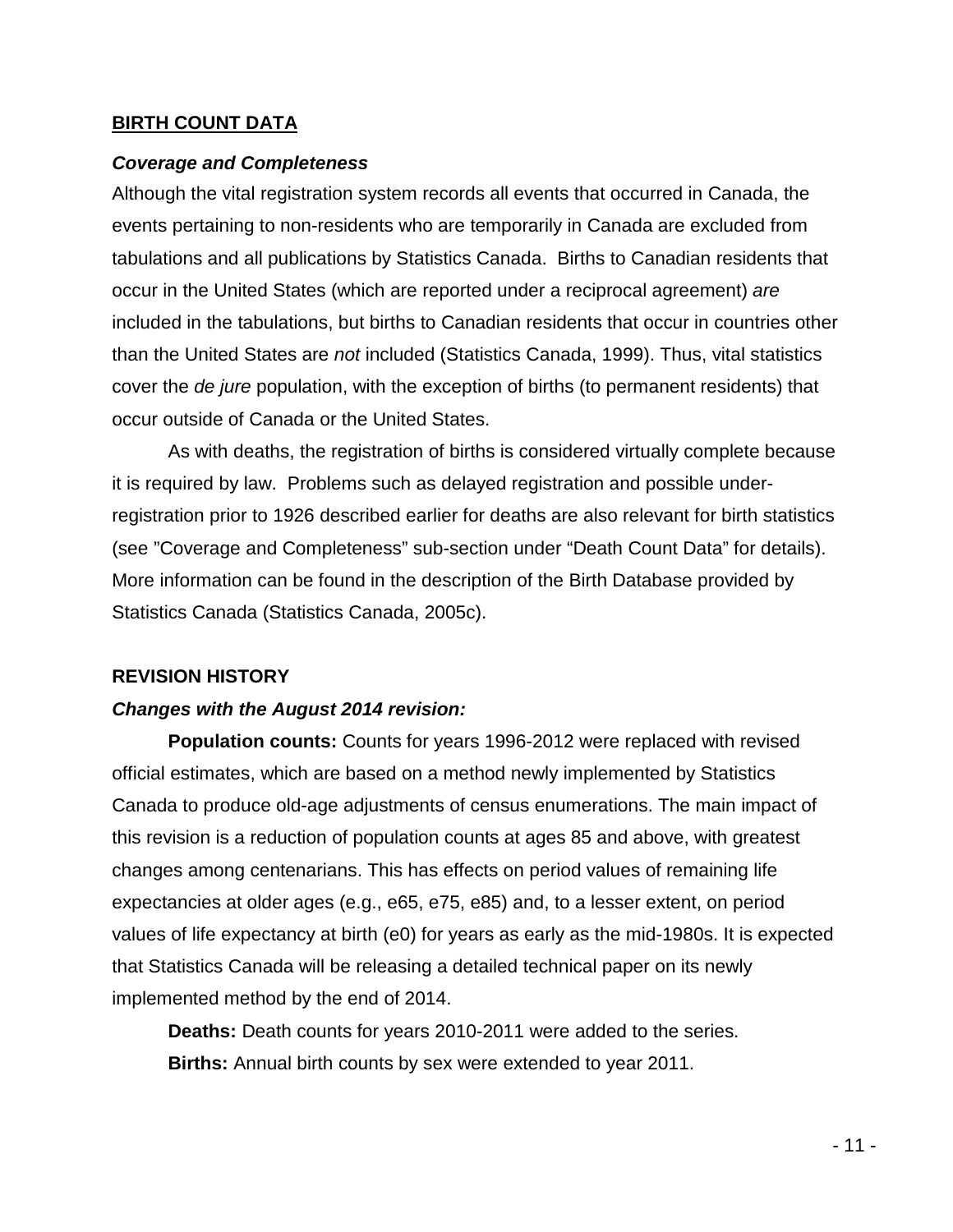## *Changes with the December 2017 revision:*

**Life tables:** All life tables have been recalculated using a modified methods protocol. The revised protocol (Version 6) includes two changes: 1) a more precise way to calculate a0, the mean age at death for children dying during the first year of life and 2) the use of birth-by-month data (where and when available) to more accurately estimate population exposures. These changes have been implemented simultaneously for ALL HMD series/countries. For more details about these changes, see the revised Methods Protocol (at http://v6.mortality.org/Public/Docs/MethodsProtocol.pdf), particularly section 7.1 on Period life tables and section 6 and Appendix E, on death rates. The life tables calculated under the prior methods (Version 5) remain available at v5.mortality.org but will not be further updated in the future.

## *Changes with the January 2019 revision:*

**Deaths:** Death counts for years 2012-2016 were added to the series. Final mortality data for 2011 were substituted to the preliminary data used in the previous update. The new 2011 data includes about 1,437 more deaths.

# *Changes with the August 2020 revision:*

**Deaths:** Due to an earlier error, deaths for 2011-2016 from the 2019 update were completely overwritten with counts allocated to correct Lexis triangles. 2017-2018 were added as new data (note that 2018 data are preliminary). 1,437 additional lateregistered deaths for 2011 were carried over from the 2019 update.

# *Changes with the August 2021 revision:*

**Births:** 2017-2018 have been updated with late-registered births figures. Yukon data remains unavailable after 2016.

**Population:** population has been retroactively updated with final intercensal 2001-2015 estimates and 2016-2019 updated preliminary post-censal estimates. 2020 added as new post-censal estimates. 2018-2020 population inputs exclude figures for Yukon, to match the availability of vital statistics (births and deaths).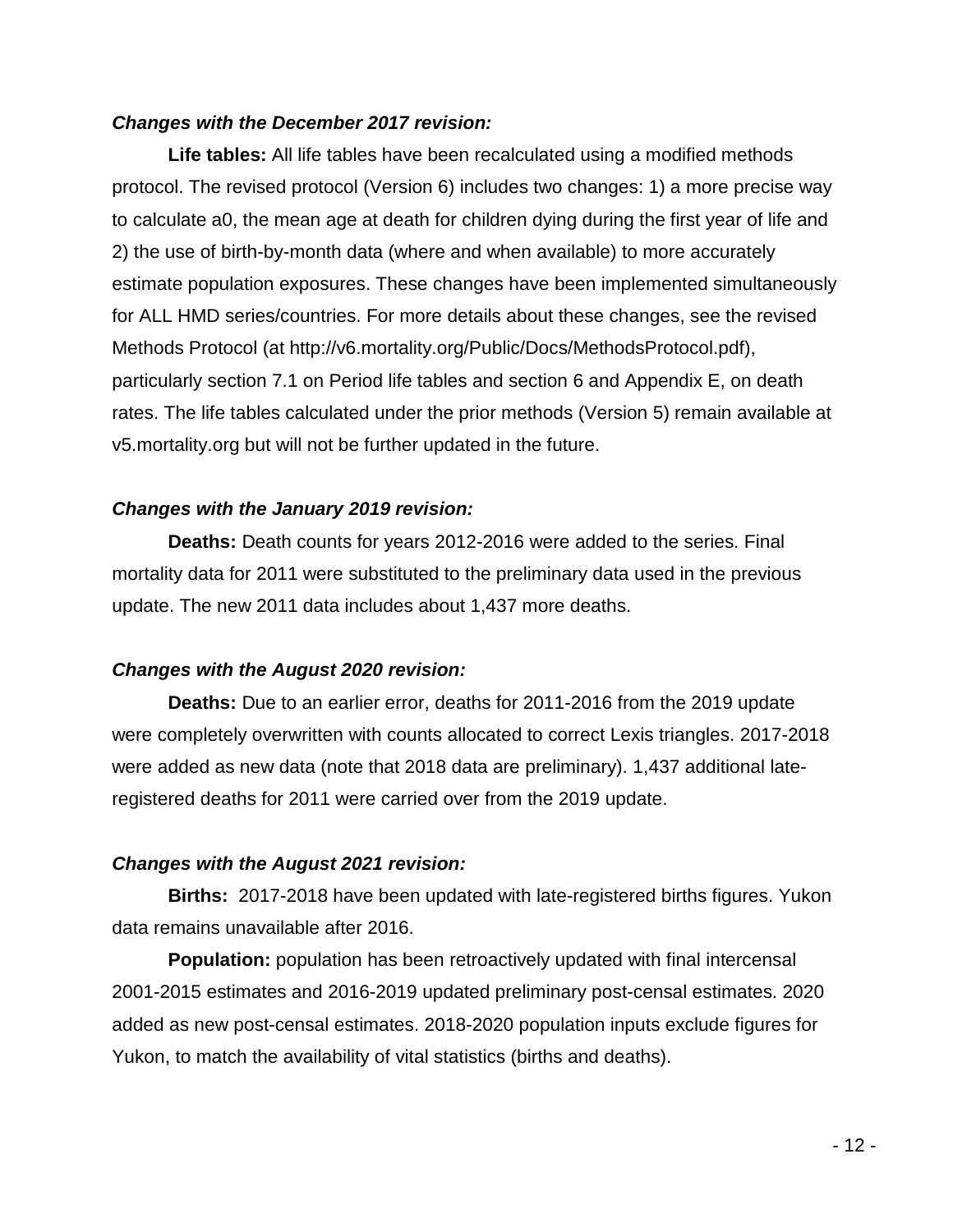## **ACKNOWLEDGEMENTS**

The authors would like to thank François Nault, Laurent Martel and Valérie Gaston at Statistics Canada for their support in obtaining vital statistics and population data for Canada. Data for recent years were obtained with help from Robert Bourbeau from the Université de Montréal. The authors also would like to thank Mila Andreeva from the City University of New York who carried out several updates for the Canadian data series and documentation, as well as Magali Barbieri, the HMD Associate Director, and Dana Glei, former HMD project coordinator at the University of California, Berkeley. The authors also extend their thanks to Pierre Vachon who developed an earlier version of this database.

# **REFERENCES**

- Bourbeau, R. and Lebel, A. (2000). *Mortality Statistics for the Oldest-Old: An Evaluation of Canadian Data,* Demographic Research 2(2), 37 pages.
- Bourbeau, R., Ouellette, N. and Lecours, C. (2014). *Corrections à la Base de données sur la mortalité canadienne 1921-2011.* Unpublished Report. Département de démographie, Université de Montréal. See Bourbeau et al., 2020 for translation and updating.
- Bourbeau, R., Ouellette, N., Lecours, C. and Barbieri M. (2020). *Adjustments to the input mortality data for 1921-2018.* Unpublished Report. Département de démographie, Université de Montréal and Human Mortality Database, University of California, Berkeley.
- Fair, M. (1994). *The development of national vital statistics in Canada: part 1-from 1605 to 1945.* Health Reports 6(3):355-375. Statistics Canada.
- Statistics Canada. (1876). *Censuses of Canada 1665-1871*. Statistics Canada; Online at<http://www.statcan.ca/english/freepub/98-187-XIE/tofc.htm>
- Statistics Canada. (October 1999). *Vital Statistics Compendium, 1996.* Statistics Canada, Health Statistics Division.
- Statistics Canada. *Annual Demographic Statistics, 2004–2005.* Statistics Canada, Demography Division [\(http://www.statcan.ca\)](http://www.statcan.ca/).
- Statistics Canada. (September 2005b). *Vital statistics - Death Database.* Statistics Canada; Online at [http://www.statcan.ca/cgi](http://www.statcan.ca/cgi-bin/imdb/p2SV.pl?Function=getSurvey&SDDS=3233&lang=en&db=IMDB&dbg=f&adm=8&dis=2)[bin/imdb/p2SV.pl?Function=getSurvey&SDDS=3233&lang=en&db=IMDB&dbg=f](http://www.statcan.ca/cgi-bin/imdb/p2SV.pl?Function=getSurvey&SDDS=3233&lang=en&db=IMDB&dbg=f&adm=8&dis=2) [&adm=8&dis=2](http://www.statcan.ca/cgi-bin/imdb/p2SV.pl?Function=getSurvey&SDDS=3233&lang=en&db=IMDB&dbg=f&adm=8&dis=2)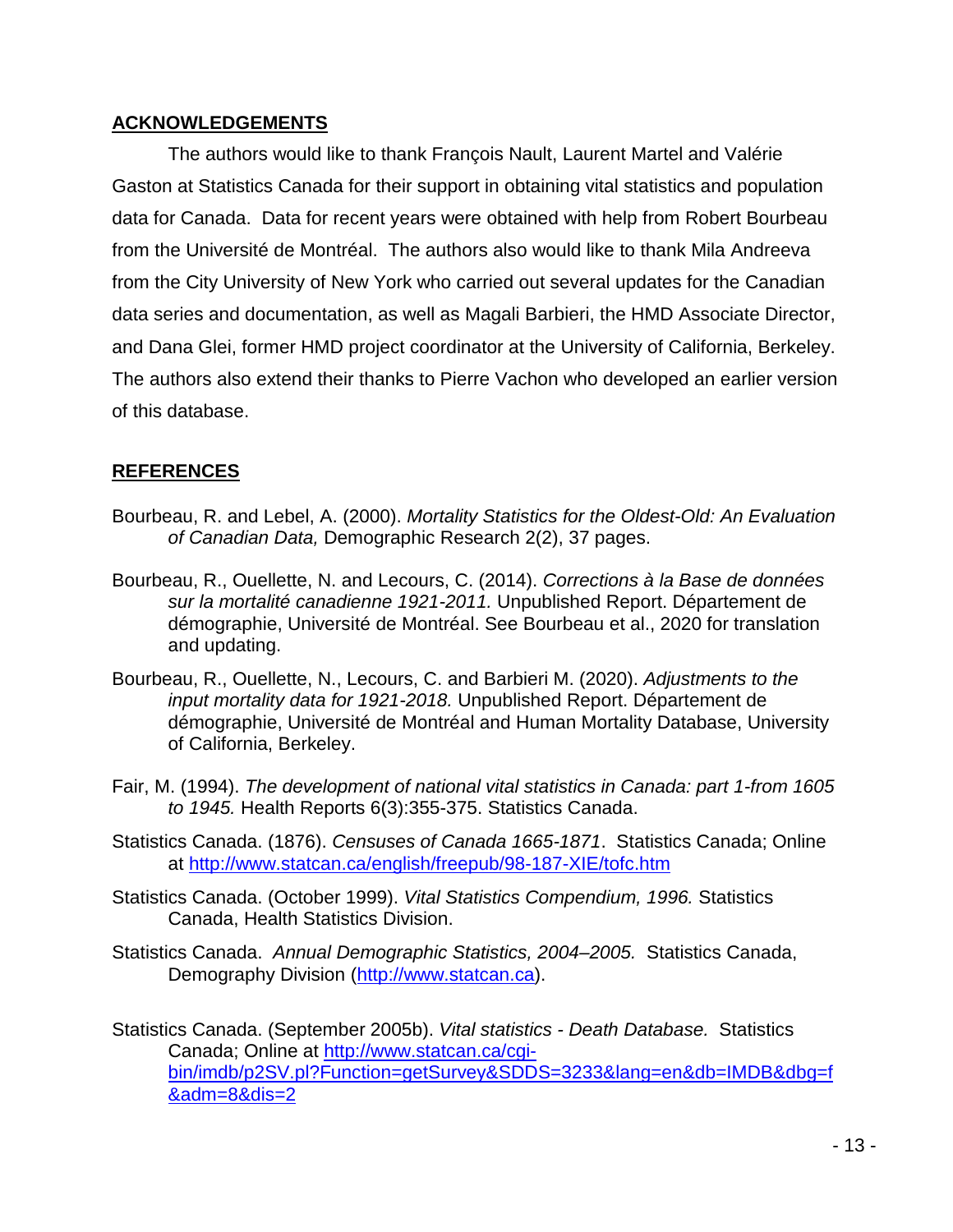Statistics Canada. (September 2005c). *Vital statistics - Birth Database.* Statistics Canada; Online at <u>http://www.statcan.ca/cgi-</u> [bin/imdb/p2SV.pl?Function=getSurvey&SDDS=3231&lang=en&db=IMDB&dbg=f](http://www.statcan.ca/cgi-bin/imdb/p2SV.pl?Function=getSurvey&SDDS=3231&lang=en&db=IMDB&dbg=f&adm=8&dis=2) [&adm=8&dis=2](http://www.statcan.ca/cgi-bin/imdb/p2SV.pl?Function=getSurvey&SDDS=3231&lang=en&db=IMDB&dbg=f&adm=8&dis=2)

Vital Statistics Council for Canada. Retrieved November 2004 [\(http://www.vscouncil.ca\)](http://www.vscouncil.ca/).

Wargon, Sylvia T. (2002). *Demography in Canada in the Twentieth Century.* Canada: UBC Press, The University of British Columbia; ISBN: 0-7748-0818-7.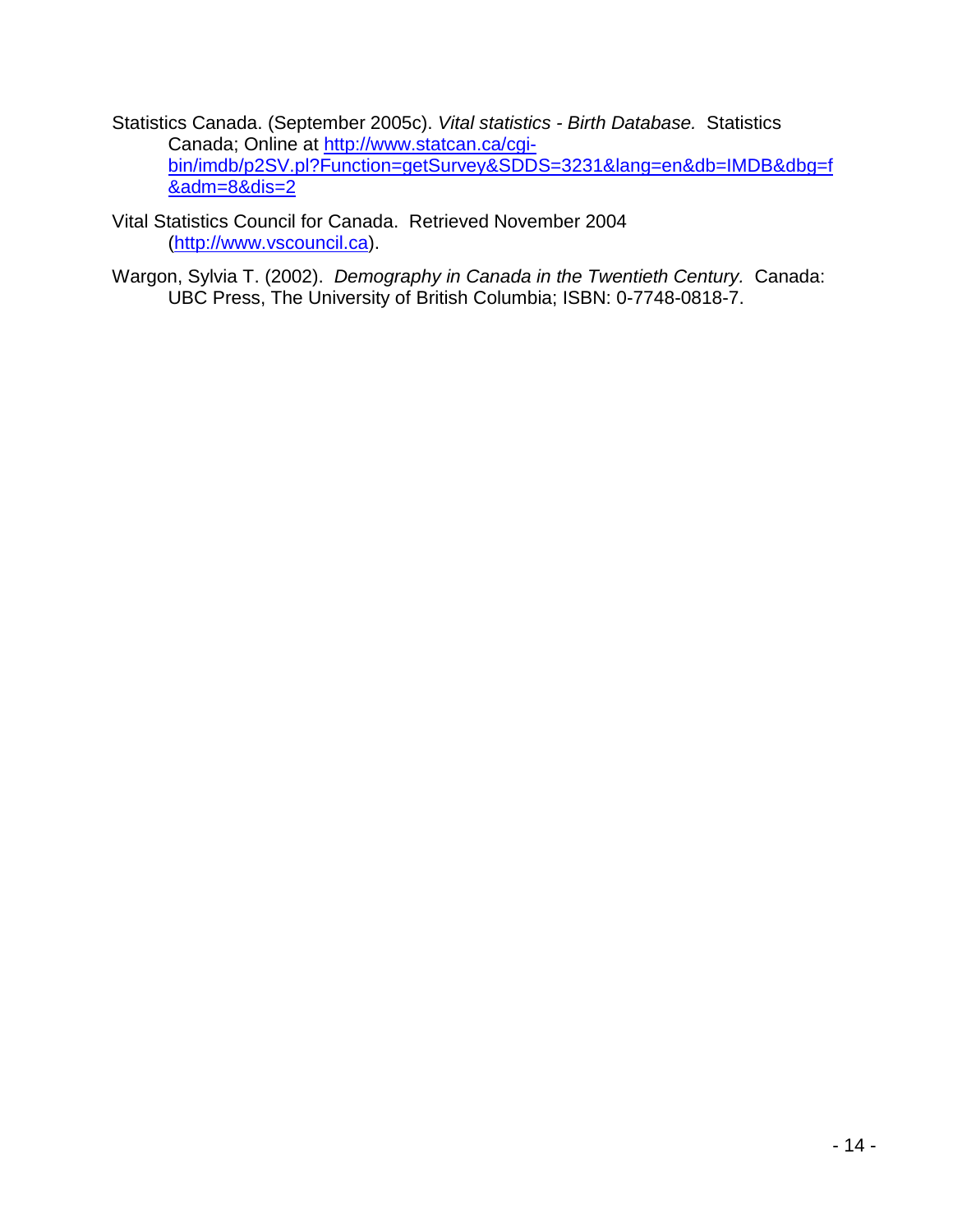# **APPENDIX:**

# **DESCRIPTION OF DATA USED FOR LEXIS DATABASE**

# **DEATHS**

| Period           | Type of Data                                                                                        | Age Groups                       | <b>Comments</b>                                                                                                                                                                                            | RefCode(s) <sup>t</sup>                              |
|------------------|-----------------------------------------------------------------------------------------------------|----------------------------------|------------------------------------------------------------------------------------------------------------------------------------------------------------------------------------------------------------|------------------------------------------------------|
| $1921 -$<br>1949 | Annual number of<br>deaths, by sex and<br>single year of age to<br>age 100+                         | $0, 1, \ldots 100+$              | Excludes deaths for the<br>territories (i.e., Yukon,<br>Northwest). Includes deaths<br>to the de jure population, with<br>the exception of permanent<br>residents who die outside of<br>Canada or the U.S. |                                                      |
| $1950 -$<br>2010 | Annual number of<br>deaths, by sex,<br>single year of age,<br>and birth cohort<br>(Lexis triangles) | 0, 1,<br>maximum<br>age attained | Includes deaths to the de jure<br>population, with the exception<br>of permanent residents who<br>die outside of Canada or the<br>U.S.                                                                     | 1, 13, 18, 23,<br>2001, 2002,<br>2003, 2004,<br>2005 |
| $2011 -$<br>2019 | Annual number of<br>deaths, by sex,<br>single year of age,<br>and birth cohort<br>(Lexis triangles) | $0, 1, \ldots 110+$              | Includes deaths to the de jure<br>population, with the exception<br>of permanent residents who<br>die outside of Canada or the<br>U.S.                                                                     | 31, 35                                               |

† The reference code is used in the raw data files (Input Data) to link data with sources.

# **POPULATION**

| Period   | Type of Data                   | Age Groups   Comments |                             | <b>RefCode(s)</b> |
|----------|--------------------------------|-----------------------|-----------------------------|-------------------|
| 1961,    | Census (June 1 <sup>st</sup> ) | $0, 1, $ 90+          | De jure population          |                   |
| 1966     |                                |                       |                             |                   |
| $1921 -$ | Annual July 1 <sup>st</sup>    | $0, 1,  90+$          | De jure population          |                   |
| 1970     | population estimates           |                       |                             |                   |
| $1971 -$ | Annual July 1 <sup>st</sup>    | $0, 1,  90+$          | Adjusted for the net        | 14, 22            |
| 2000     | population estimates           |                       | undercount in the censuses; |                   |
|          |                                |                       | These estimates include     |                   |
|          |                                |                       | temporary residents as well |                   |
|          |                                |                       | as permanent residents.     |                   |
| $2001 -$ | Annual July 1 <sup>st</sup>    | 0, 1,                 | Adjusted for the net        | 34                |
| 2020     | population estimates           | $100+$                | undercount in the censuses; |                   |
|          |                                |                       | These estimates include     |                   |
|          |                                |                       | temporary residents as well |                   |
|          |                                |                       | as permanent residents.     |                   |